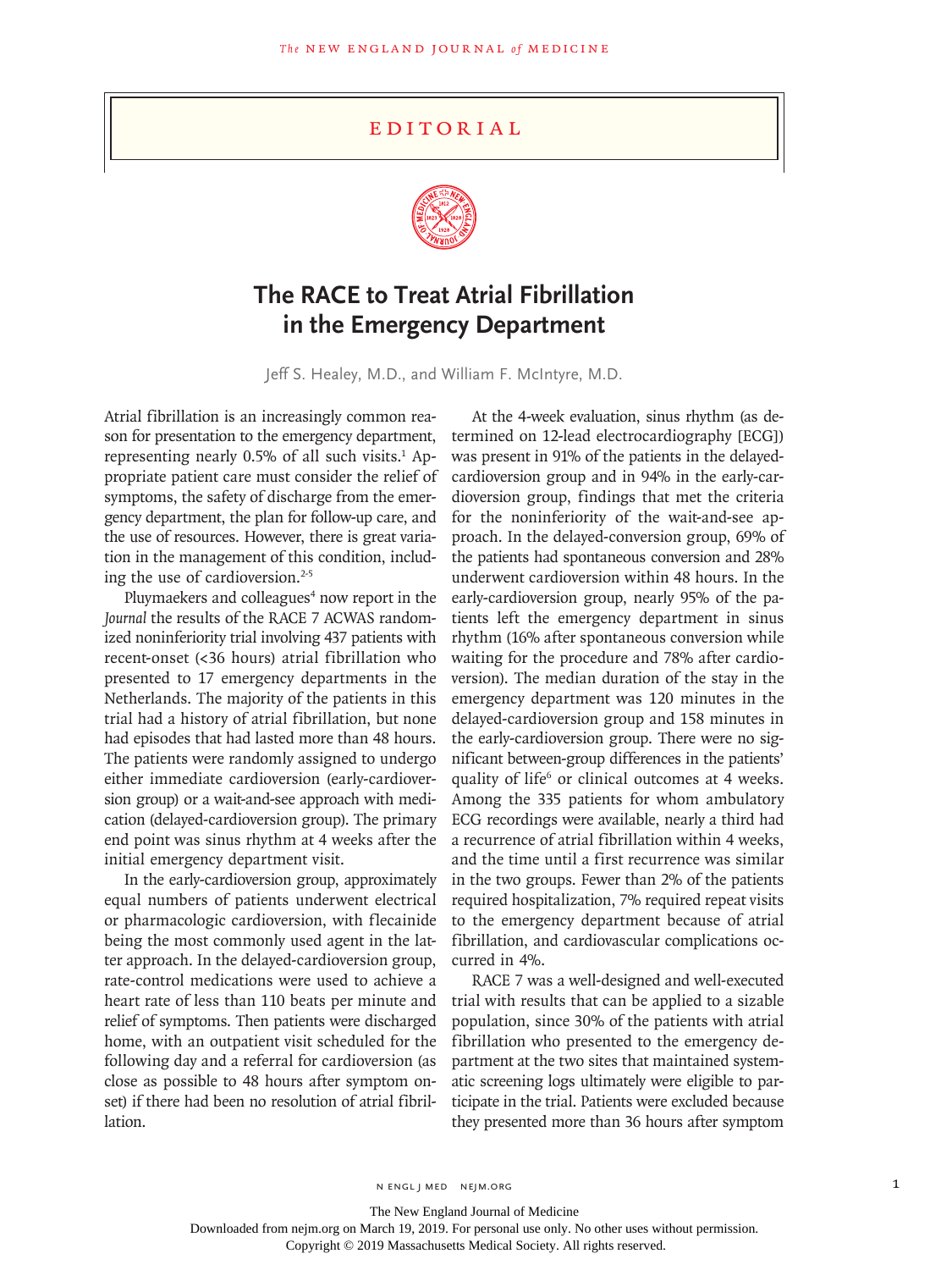onset (35% of the patients), they had episodes that lasted more than 48 hours (18%), or their condition was hemodynamically unstable (11%), along with multiple other individual and administrative reasons. The findings suggest that ratecontrol therapy alone can achieve prompt symptom relief in almost all eligible patients, with good quality of life and a low risk of complications, while facilitating rapid discharge from the emergency department. The trial's inclusion criteria identified a large group of patients who had more than a two-thirds chance of a spontaneous return to sinus rhythm, in whom unnecessary cardioversions were averted. In this pragmatic trial, the wait-and-see strategy reduced the median length of stay in the emergency department to 2 hours, as compared with the 3 to 10 hours expected from observational studies.<sup>2,3,7</sup> However, for these results to be broadly applicable, defined treatment algorithms<sup>7</sup> and access to prompt follow-up are needed, which may not be practical in all settings.

The results of this trial greatly simplify the current controversy regarding the safety of cardioversion between 12 and 48 hours after the onset of atrial fibrillation.8,9 For most patients with recent-onset atrial fibrillation, the wait-andsee approach may become the preferred strategy, unless they have a history of persistent atrial fibrillation or there are barriers to implementing this approach. Early cardioversion remains an option for patients who have had atrial fibrillation for more than 36 hours if they are receiving longterm anticoagulation, have been classified as low risk on transesophageal echocardiography, or have a low risk of stroke and atrial fibrillation with a duration of 36 to 48 hours.<sup>8</sup> Early cardioversion remains an option for any patient with hemodynamic instability.

Within 1 year after a visit to the emergency department for atrial fibrillation, 5 to 10% of patients will die from any cause, and 10 to 20% will have a stroke, embolism, or myocardial infarction or be hospitalized for heart failure.<sup>10</sup> Although observational studies suggest that sinus rhythm at the time of discharge from the emergency department is associated with an improved prognosis,<sup>5</sup> such reports have confounding factors, since patients in sinus rhythm tend to be healthier. In RACE 7, cardiovascular complications were infrequent and similar in the two trial groups.

Since the early-cardioversion strategy did not significantly increase the rate of sinus rhythm at 4 weeks, it is implausible that such treatment would improve long-term outcomes, a finding that is consistent with the results comparing long-term rate control with pharmacologic rhythm control.<sup>11</sup> However, long-term prognosis can be improved with oral anticoagulation and risk-factor modification, $10,12$  which can be initially addressed in the emergency department visit and then effectively managed with routine specialist follow-up.<sup>12,13</sup> Therapy to prevent recurrent hospitalization for atrial fibrillation $11,14$  is another key component of long-term care, since most patients who present to the emergency department have recurrent atrial fibrillation.10,12 The management of atrial fibrillation in the emergency department is not only a sprint to eliminate symptoms and facilitate safe discharge but also the start of a marathon to improve long-term outcomes for patients.

Disclosure forms provided by the authors are available with the full text of this editorial at NEJM.org.

From the Population Health Research Institute, McMaster University, Hamilton, ON, Canada.

This editorial was published on March 18, 2019, at NEJM.org.

**1.** Rozen G, Hosseini SM, Kaadan MI, et al. Emergency department visits for atrial fibrillation in the United States: trends in admission rates and economic burden from 2007 to 2014. J Am Heart Assoc 2018;7(15):e009024.

**2.** Stiell IG, Clement CM, Brison RJ, et al. Variation in management of recent-onset atrial fibrillation and flutter among academic hospital emergency departments. Ann Emerg Med 2011;57:13-21.

**3.** Barbic D, DeWitt C, Harris D, et al. Implementation of an emergency department atrial fibrillation and flutter pathway improves rates of appropriate anticoagulation, reduces length of stay and thirty-day revisit rates for congestive heart failure. CJEM 2018;20:392-400.

**4.** Pluymaekers NAHA, Dudink EAMP, Luermans JGLM, et al. Early or delayed cardioversion in recent-onset atrial fibrillation. N Engl J Med. DOI: 10.1056/NEJMoa1900353.

**5.** Stiell IG, Clement CM, Rowe BH, et al. Outcomes for emergency department patients with recent-onset atrial fibrillation and flutter treated in Canadian hospitals. Ann Emerg Med 2017; 69(5):562-571.e2.

**6.** Spertus J, Dorian P, Bubien R, et al. Development and validation of the Atrial Fibrillation Effect on QualiTy-of-Life (AFEQT) Questionnaire in patients with atrial fibrillation. Circ Arrhythm Electrophysiol 2011;4:15-25.

**7.** Baugh CW, Clark CL, Wilson JW, et al. Creation and implementation of an outpatient pathway for atrial fibrillation in the emergency department setting: results of an expert panel. Acad Emerg Med 2018;25:1065-75.

**8.** Andrade JG, Verma A, Mitchell LB, et al. 2018 Focused update of the Canadian Cardiovascular Society guidelines for the management of atrial fibrillation. Can J Cardiol 2018;34:1371-92.

**9.** Nuotio I, Hartikainen JE, Grönberg T, Biancari F, Airaksinen KE. Time to cardioversion for acute atrial fibrillation and thromboembolic complications. JAMA 2014;312:647-9.

**10.** Healey JS, Oldgren J, Ezekowitz M, et al. Occurrence of death

The New England Journal of Medicine

Downloaded from nejm.org on March 19, 2019. For personal use only. No other uses without permission.

Copyright © 2019 Massachusetts Medical Society. All rights reserved.